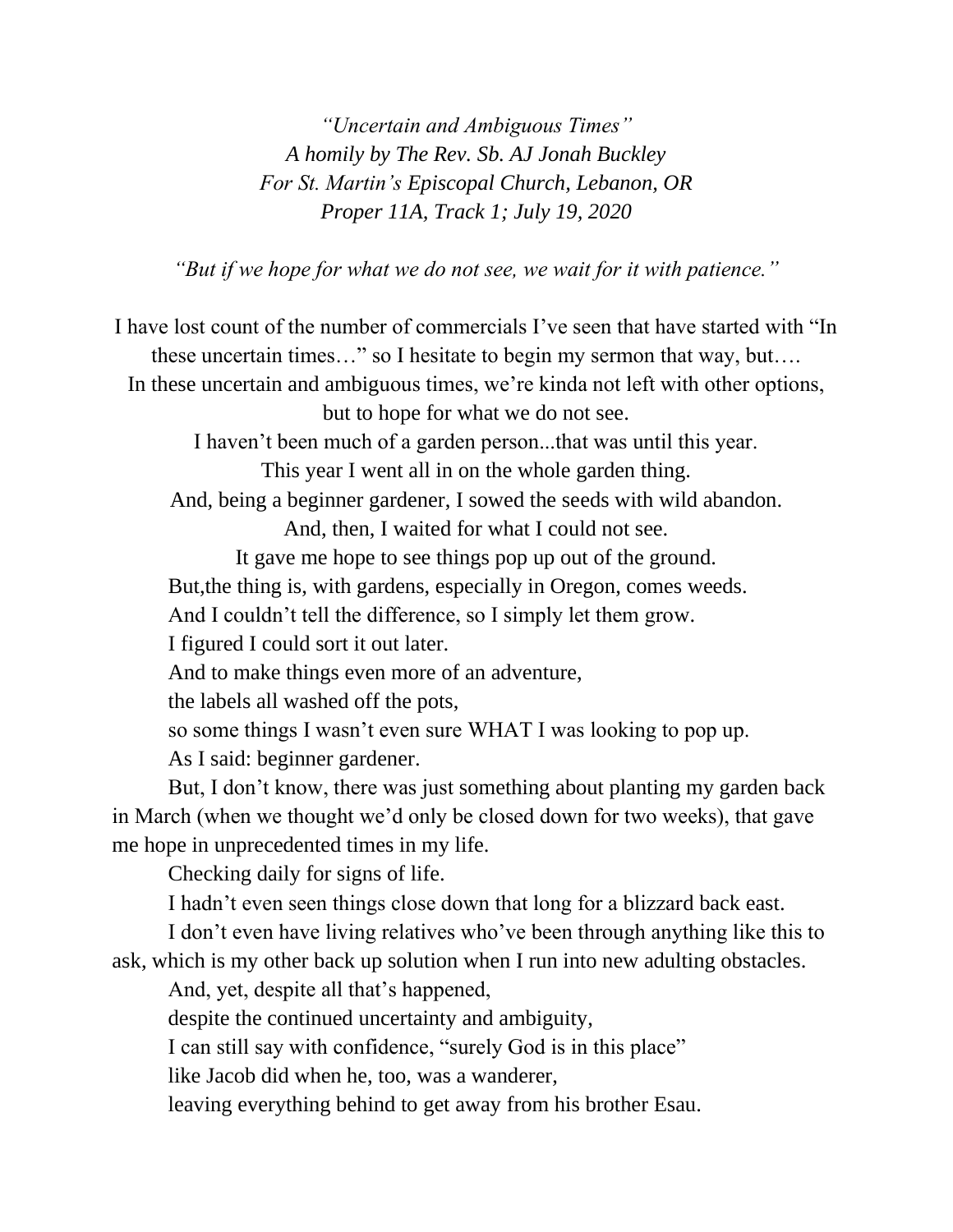I guess it may be seeing that times of

uncertainty and ambiguity are not new that gives me hope.

They've been cropping up in people's lives for thousands of years.

That connects me to the greater arc of the human story.

And, so, in these uncertain and ambiguous times,

We wander, yes.

We wait anxiously.

Despair tries to overpower hope.

It can feel like not only is this our new normal,

But that it'll last for years to come.

It is in times like these that we can look to this story of the wheat and the weeds for hope.

Yes, there are weeds,

there are things that are not desired,

things that are changing the dreams and expectations and outcomes we'd had in mind for 2020.

But…

It's not for the servants to try and separate out; it's for the harvesters to do.

What I hear in that is that we are called not to mourn what might have been, but to harvest what still can be.

By that I mean that all is not lost.

No, we cannot gather in person, but we can gather in other ways.

We can still grow as people of faith, still grow as a community,

Still bring about the kingdom of God through love of God, self, and others.

When it feels like everything is a loss,

When it feels like we might as well write this year off,

Wake me up when it's 2021,

We must remember that just because something's not what we hoped for,

Because something's not what we imagined or expected,

Doesn't mean that God is not present.

God is surely in this place.

This I know.

I have been asked how I can have hope in a time like this?

In times of uncertainty and ambiguity?